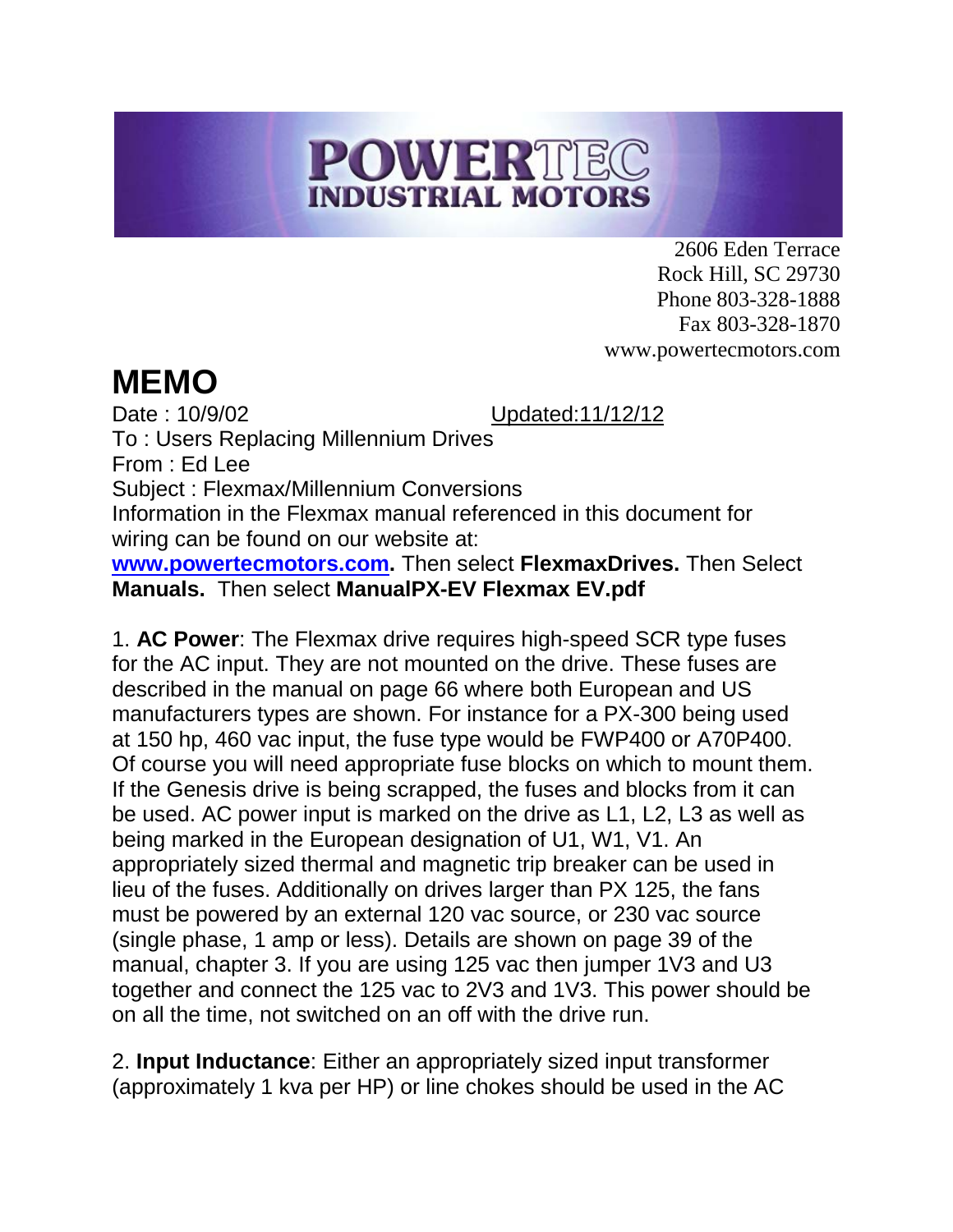input lines going to the drive. This is to provide for both line harmonic current reduction and for DI/DT protection of the input power diodes and assure normal life for the bus capacitors. We consider the chokes (or transformer) mandatory for drives larger than PX-30. Chokes can be purchased through Powertec or directly from the several US manufacturers of AC drive line chokes. Sizing is straightforward and done by HP rating and voltage. 2 to 3% impedance is appropriate.

3. **Motor Output Wiring**: Terminals are marked T1, T2, T3, in addition to the European markings U2, V2, W2.

4. **Bus Braking Unit for 4 quadrant applications**: The drive has a built-in braking unit (less resistor) in all units standard up through the PX-100. If the braking unit is still functional in the original Genesis application, then it can be kept and used for the Flexmax. Where the old bus loader is not usable, a new type braking unit is available from Powertec as an option in various current ratings, depending on the braking power needed in the application. They are not sized to the drive, but sized to the braking effort required. In ALL cases, resistors have to be added in order for braking action to occur. Ohmic value of braking resistors and wattage can be found in the manual on page 74, or call Powertec and get the information. We can help. The resistor is connected to terminals BR1 and C on drives up through PX-100. On larger drives, the braking unit is wired according to the instructions in the braking unit package. When using the old braking unit, the resistors remain connected as normal, and the L1 and L2 terminals still need to be connected to an AC input phase. The K1 contact needs to be connected in series with the enable input to the Flexmax. See further I/O connections below.

5. **Resolver Feedback**: The motor resolver for the Flexmax is the same resolver used for Millennium with no modifications. It fits in the same place. Flexmax uses a 15 pin D-sub connector at the drive end to connect the resolver. We furnish the drive with the connector, but the wiring must be wired to the connector. Powertec can also provide (at optional cost) the connector with as much wire as necessary to make the field connection to the motor conduit box. In retrofit situations where the existing resolver wire is in place, it is best to bring the resolver wires to a terminal strip near the drive and wire from the D-sub connector on the drive to the terminal strip with Belden 9504 4 pair twisted pair cable. This is much smaller wire and easier to work with than the larger conductor wire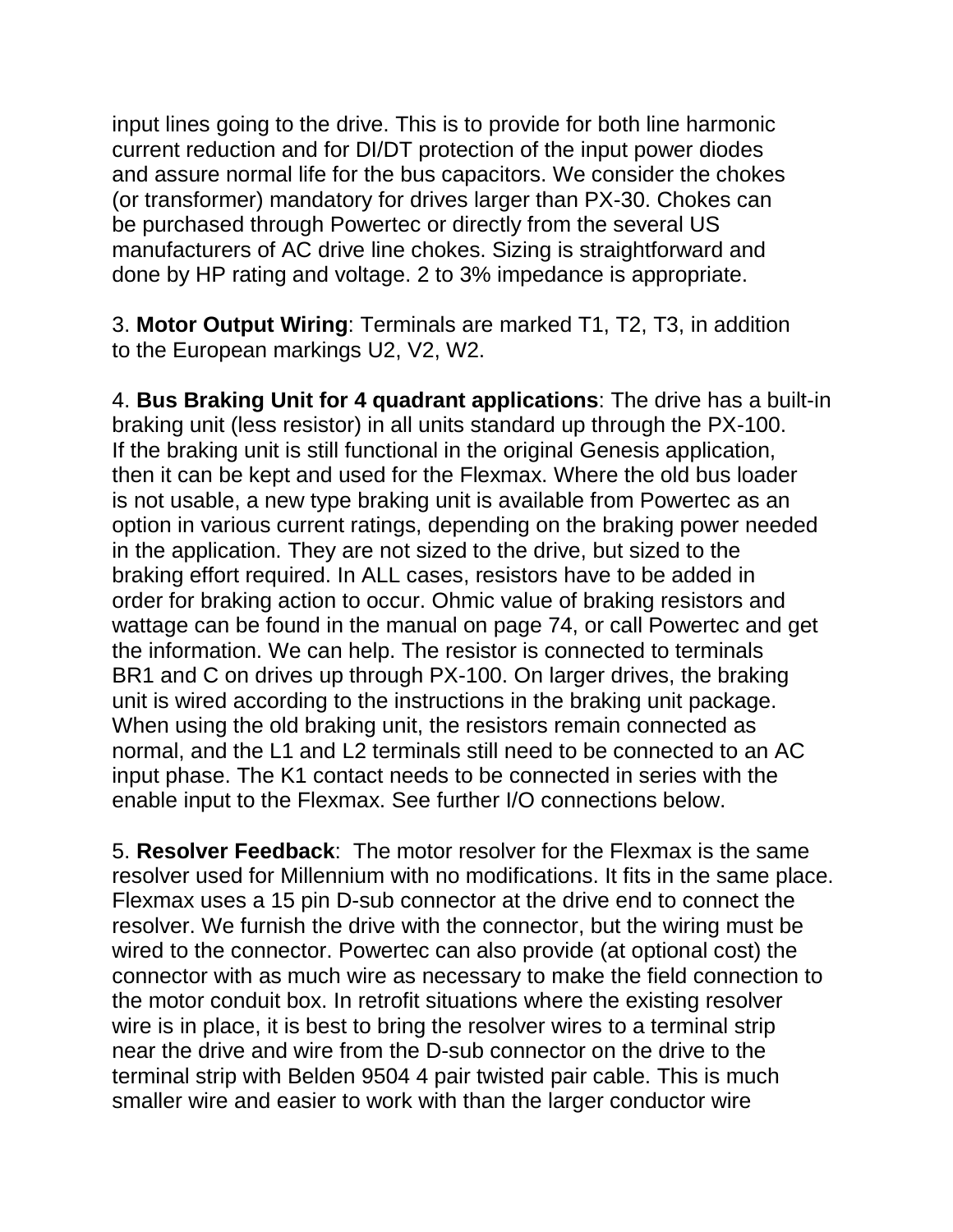typically used to the motor. Powertec can provide the D-sub wired to a few feet of this cable for this interface if desired. The connections from the Powertec Motor terminal strip in the conduit box to the pins on the D-sub connector are shown in table 4.3.3.1 on page 53 (chapter 4) of the manual. Shielded connections are needed to insure the feedback noise does not cause the drive to operate erratically.

6. **Connections to the digital I/O** is shown on page 48 with the standard default functions shown for enable, run, inverse(reverse), and Jog. These can be reassigned using the keypad or E@sydrivesPX. The I/O is 24 vdc and is opto-isolated from the drive power supplies and common, therefore can be used with the internal 24 vdc, or sourced from a remote device providing it's own 24 vdc and isolated from the drive completely. The standard default set up is to run from contacts for run and enable. In most applications run and enable can be tied together and be activated at the same time. Assuming the drive is being operated using the drive 24 vdc, then a jumper is placed from 16 to 5 and the inputs are made from 14 (24 vdc) to 6, 7, 8, or 9 as shown. If you are trying to run the drive from momentary start-stop pushbuttons, wire as shown below:



Note: Digital output 0 comes out on 12 and Digital output zero must be assigned the function "enable" using the keypad or WinPX. This acts as the seal-in function for run. When the start button is pushed the enable is made high. When enable is high, the digital output on 12 becomes high and makes run and enable high. When the start button is released, enable stays high (and run remains high) until stop is pushed again.

There are some applications where it may be desirable, however to have enable be a separately controlled input. In the case where other run **options are desired, like Jog**, for instance and the momentary start/stop pushbutton type function is desired then an external relay is required as shown below. Get a 4 pole double throw relay (simple ice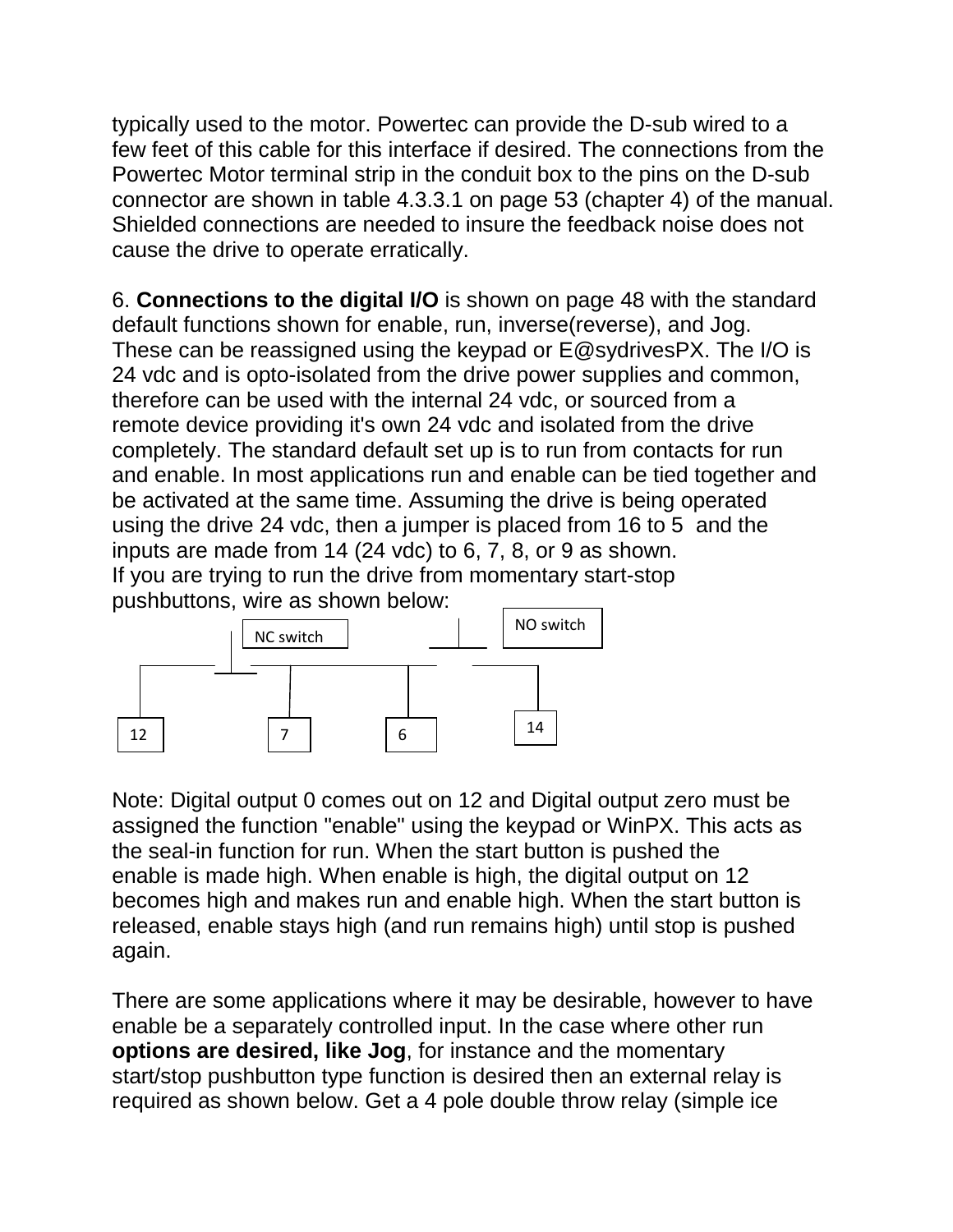cube type) and socket and mount it to the panel and connect it as shown using 115 vac. We recommend this instead of using a 24 vdc relay and taking the power off the drive 24 vdc supply.



Note: Enable must be on in order to run or jog. Opening enable causes the drive to coast to a stop. Reverse can be made at any speed or direction.

7**. Analog input 0** is defaulted to speed. Wire the pot as shown in the diagram on page 48. CCW side of pot to 19. CW side of pot to 20 (or 21 for reverse operation), wiper to 1. Jumper between 2 and 19.

8. **Analog outputs for speed and load** are available from 19 to 17 (Speed) and 19 to 18 (Current). See page 48. These can be scaled and offset and reversed as desired using the keypad or E@sydrivePX.